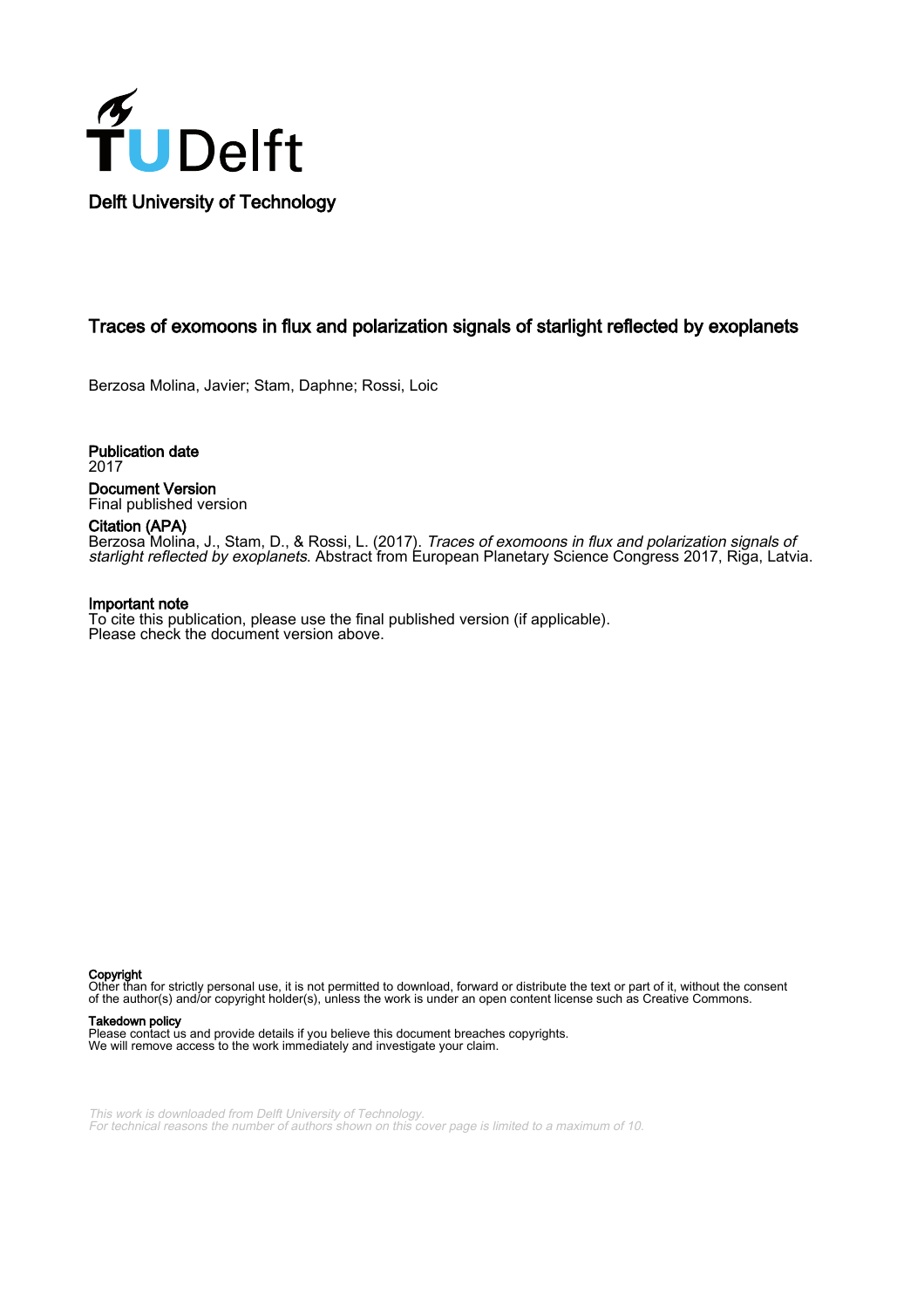EPSC Abstracts Vol. 11, EPSC2017-663, 2017 European Planetary Science Congress 2017  $\circ$  Author(s) 2017



# Traces of exomoons in flux and polarization signals of starlight reflected by exoplanets

J. Berzosa-Molina, D. M. Stam, and L. Rossi

Faculty of Aerospace Engineering, Delft University of Technology, Delft, The Netherlands (j.berzosamolina@gmail.com)

### Abstract

The detection of moons around extrasolar planets is one of the main focuses of current and future observatories. These silent companions contribute to the planets' observed signals but are barely detectable with current methods. Numerous gaseous exoplanets are known to orbit in the habitable zones of stars, and the expected abundance of natural satellites and their diversity in composition make them ideal targets when looking for habitable celestial bodies. And moons are suspected to play key roles in stabilizing a planet's rotational axis and hence its climate. We show that an exomoon orbiting an Earth-like exoplanet could be identified by measuring the flux and polarization of starlight reflected by the planet-moon system, allowing the characterization of their orbital motions and physical properties.

### 1. Introduction

Current instruments such as Spectro-Polarimetric High-contrast Exoplanet Research (SPHERE) on the Very Large Telescope (VLT) and Gemini Planet Imager (GPI) on the Gemini North telescope, together with the Exoplanet Imaging Camera and Spectrograph (EPICS) on the future European Extremely Large Telescope (E-ELT), have capabilities to perform highcontrast, direct imaging and characterization of exoplanets, both through spectroscopy and polarimetry.

Previous modelling of light curves and polarization signals [3, 9, 10, 8] shows that polarimetry not only increases the contrast between the exoplanet and its star, but can also unveil the structure and composition of the atmosphere and surface. Here, we take one step further by analysing how the presence of an exomoon influences the flux and polarization signals of an Earth-like exoplanet. The influence is two-fold: 1. the flux reflected by the planet-moon system increases according to the moon's reflection properties, and 2. the transits and eclipses between the moon, planet, and star modulate the observable signal (see Fig. 1).



Figure 1: Sketches of a lunar transit of the planet (top left), an eclipse (bottom left), the discretization during a lunar transit (top right), and during a planetary eclipse (bottom-right). The  $z_0$ -axis points towards the observer.

### 2. Numerical model and results

We describe the flux and polarization of starlight that is reflected by a spatially unresolved planet–moon system by a Stokes vector [2] computed using and addingdoubling radiative transfer model [1], assuming the starlight is unpolarized [5]. Our model planet has a Lambertian surfaces with horizontally homogeneous atmospheric layers filled with gas and/or aerosol particles on top, and our model moon has a Lambertian surface without atmosphere.

The observable Stokes vectors at a certain epoch are a function of the illumination and viewing geometries of each body, which depend on the bodies' phase angle  $\alpha$  (the angle between the direction to the star and the observer measured from the centre of the body), and on the orbital geometry of the bodies involved, as that can lead to situations in which they interfere with each other. In particular, we have modelled the following interferences (see Fig. 1):

• A transit: the interposition of a body between the observed target and the observer, partially (or to-